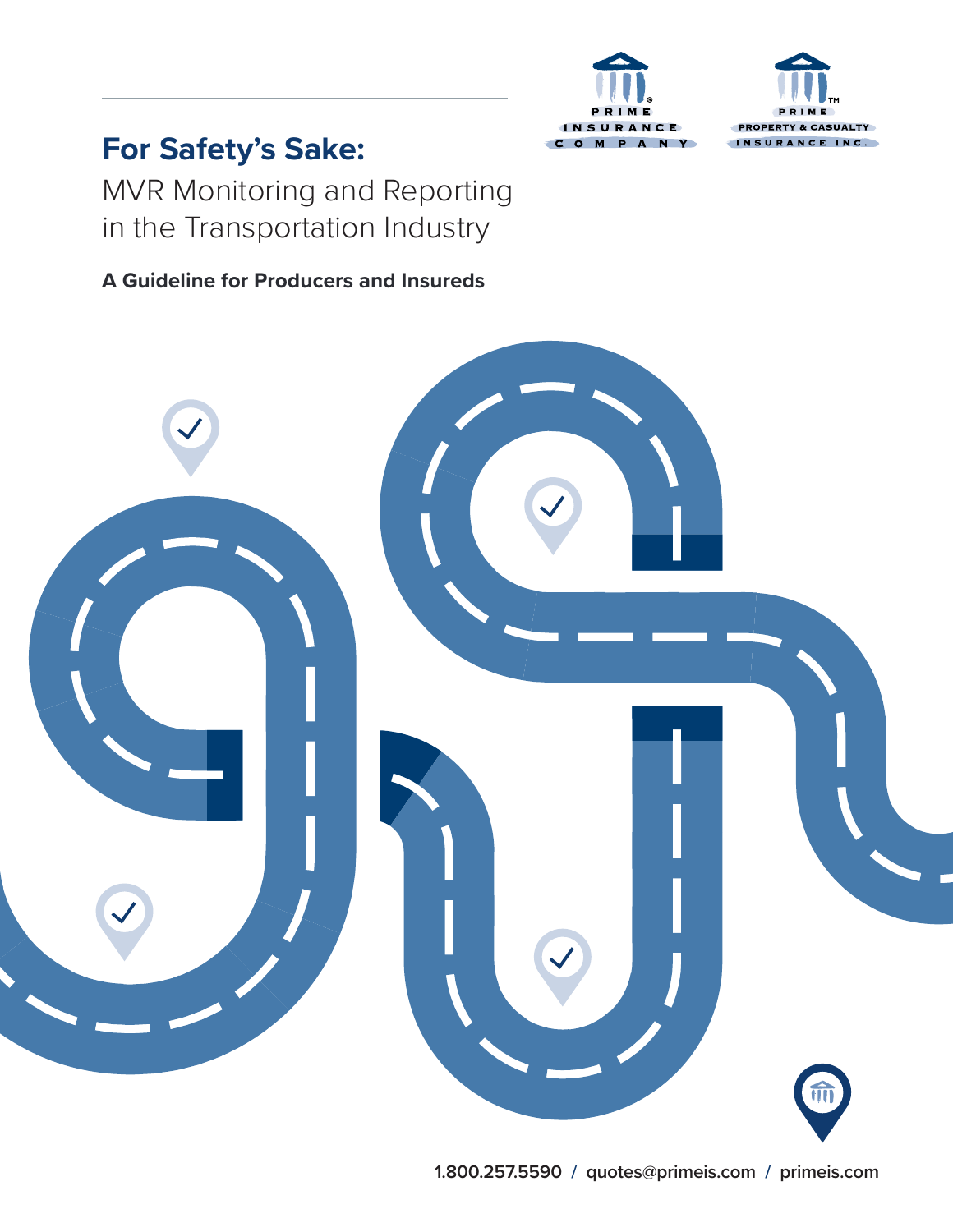

**The transportation industry is rife with risk on the road.** In fact, there's lack of safety in these numbers: The National Highway Travel Safety Association (NHTSA) reports truckinvolved crashes resulted in an estimated **4,895 fatalities in 2020 alone. It's also estimated that by 2030 truck accidents will be the [fifth](https://policyadvice.net/insurance/insights/truck-accident-statistics/) largest cause of death in the U.S.** What's more, there are nearly **[60,000](https://www.paulsoncoletti.com/bus-accident-statistics/) bus accidents each year** in the U.S. In addition to property damaged, it's estimated that as many as **14,000 injuries occur in these crashes.** 

**How can employers help keep accidents and litigation—to a minimum?**

TTTT

# **Invest in MVRs**

**(Motor Vehicle Reports) for each driver.**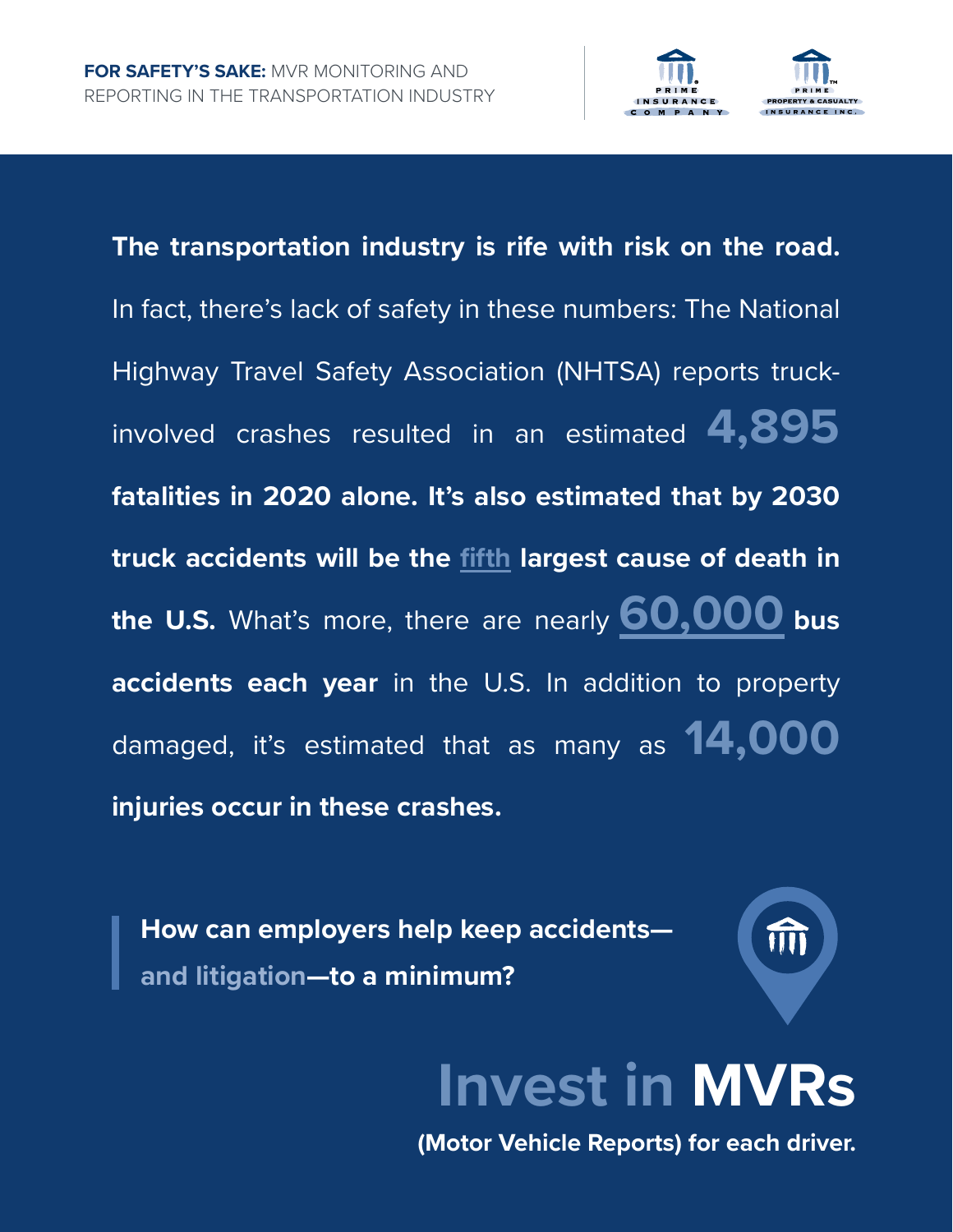



#### **WHAT IS AN MVR?**

An MVR pulls information regarding a driver's history from a state's Department of Motor Vehicles (DMV). It's part of the background screening process for those who work in the transportation sector. Simply put, it helps employers hire applicants with a reliable driving record and maintain safety and compliance on our roads.

#### **FMCSA AND MVR: THE RULES OF THE ROAD**

Under the Federal Motor Carrier Safety Administration (FMCSA), employers must request a pre-employment MVR in every state where a CDL license was held within the previous three-year period. Each year, an MVR must also be requested for the employer to review as part of their annual review process. This way, the employer can determine if the driver continues to meet the requirements.

#### **MONITORING BY THE MONTH**

Keeping close track of employee MVRs is key to safety and your best protection in the event of a loss. Monthly MVR monitoring helps improve the overall risk and provides insight into MVR activity—sooner rather than later. Here's an example: a violation is discovered on a driver's MVR. The employer takes the keys from the driver, and uses this as a training opportunity for the driver. This loss mitigation technique could have a positive effect on the claim total.

#### **What's in an MVR: The Inside Story**

(Differs by state, position, and industry)\*

- **Driver's License Information (driver name, driver's license number, date of birth, etc.)**
- **Violations**
- **License Status (Active/ Suspended/Revoked)**
- **Moving Violations/Convictions**
- **Accidents**
- **Automatic Renewal Notices**
- **FCRA Compliance Assistance**
- **Online Tracking & Reporting**
- **Applicant Order Entry**
- **Automated MVRs**
- **Consolidated Invoicing**

*\*Source: DISA Consolidated Services online*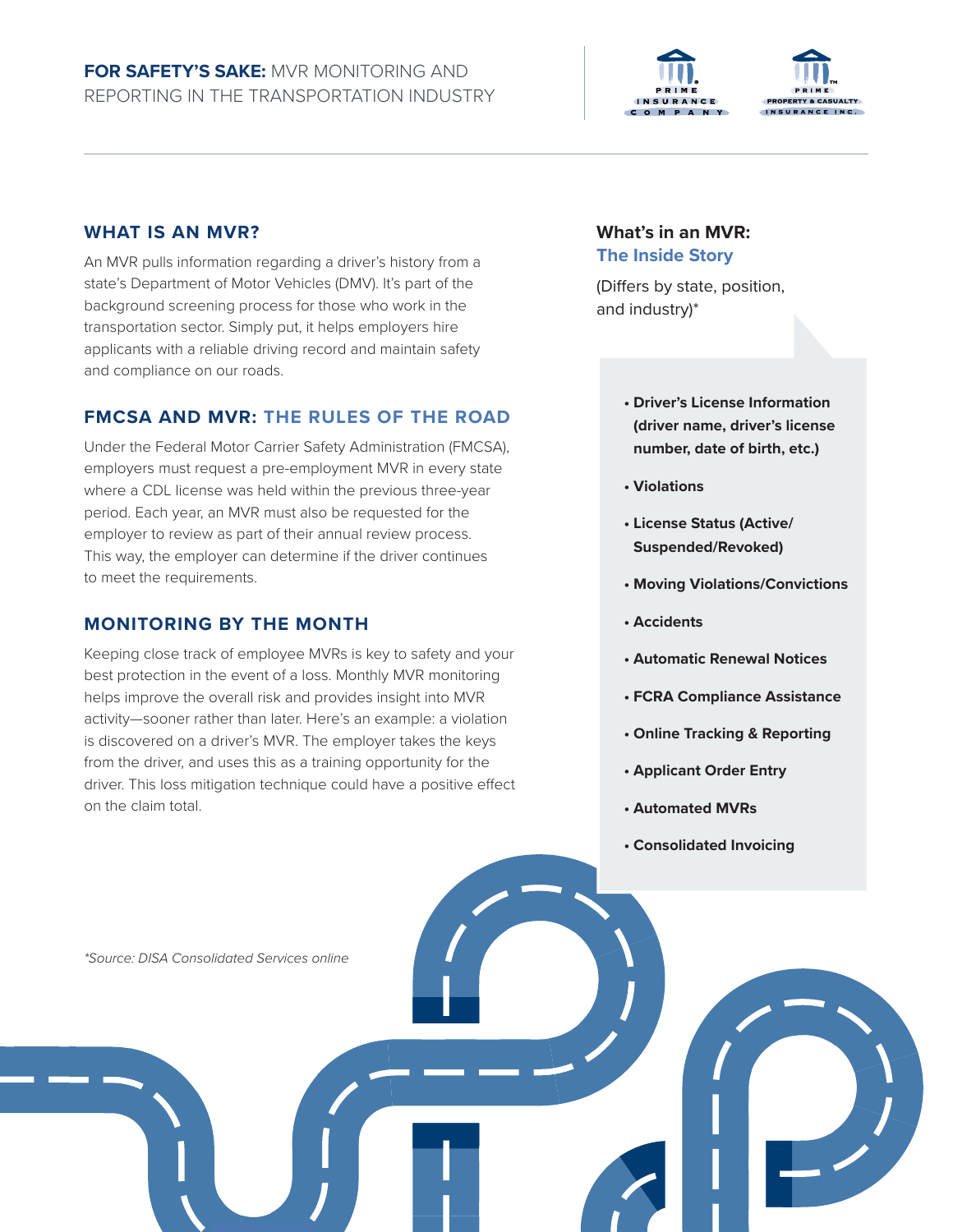



#### **THE INSURED'S RESPONSIBILITY**

- If the insured has a policy with an Approved Driver Endorsement, they are required to review MVRs at least monthly (either manually or by subscribing to a service)
- Reluctance to monitor is because of cost. time and fear of having an uncovered claim.

#### **This requirement and process provides a tremendous benefit to you, your company and assets.**

Fact is, your employees, business, reputation, physical assets, client assets and more, are on the line. With continuous license monitoring, alerts of violations or license suspensions are sent in real-time, helping to remove risky drivers from the road before a problem occurs. Other than manually monitoring activity 365 days a week 24/7, there's no better way than MVRs to have the real-time awareness and alerts.

Today, there are dozens of MVR monitoring services and various membership packages available. Most are seamless and automatic, with a simple process. An MVR makes information readily available to you. It's the Insured's responsibility to notify the insurer when a driver falls outside the Approved Driver Guidelines per the MVR. This is crucial to the integrity and relationship with the insurance company.

#### **SIMPLE PROCESS**

It's simple to get started with a reputable MVR Reporting and Monitoring company:

- Inquire and receive a call back.
- Receive a full overview and view a demo of the entire program.
- Receive a complete kit for your review.
- Costs are determined by a variety of factors, such as what state the company is in, scope of the business, history, and more.

Alerts are reported 365 days a year, 24/7. You can take immediate action when appropriate. It's always important to contact your insurance company to report the incident and actions. Bottom line—this type of service can help you avoid running with a non-compliant driver.

#### **FROM A LIABILITY STANDPOINT**

"Reporting claims to the insurance company is of the utmost importance to maintain a transparent and solid relationship," says Rick J. Lindsey, President and CEO of Prime Insurance Company, a leading provider of innovative liability solutions for specialty risks. "We're the Insured's partner. Representing our Insureds is what we do best."

In addition, MVRs can help prevent nuclear verdicts and punitive damages based on negligent supervision, retention, and training. Even more particularly, they can help prevent being found grossly negligent in those areas, e.g., not monitoring drivers that should have been pulled off the road.

Gross negligence is often a predicate for punitive damages that often comprise the primary portion of "nuclear verdicts." Adds Lindsey, "In the transportation industry, grossly negligent hiring supervision and/or retention is a primary theory of liability for receiving these awards, second only to grossly negligent maintenance."